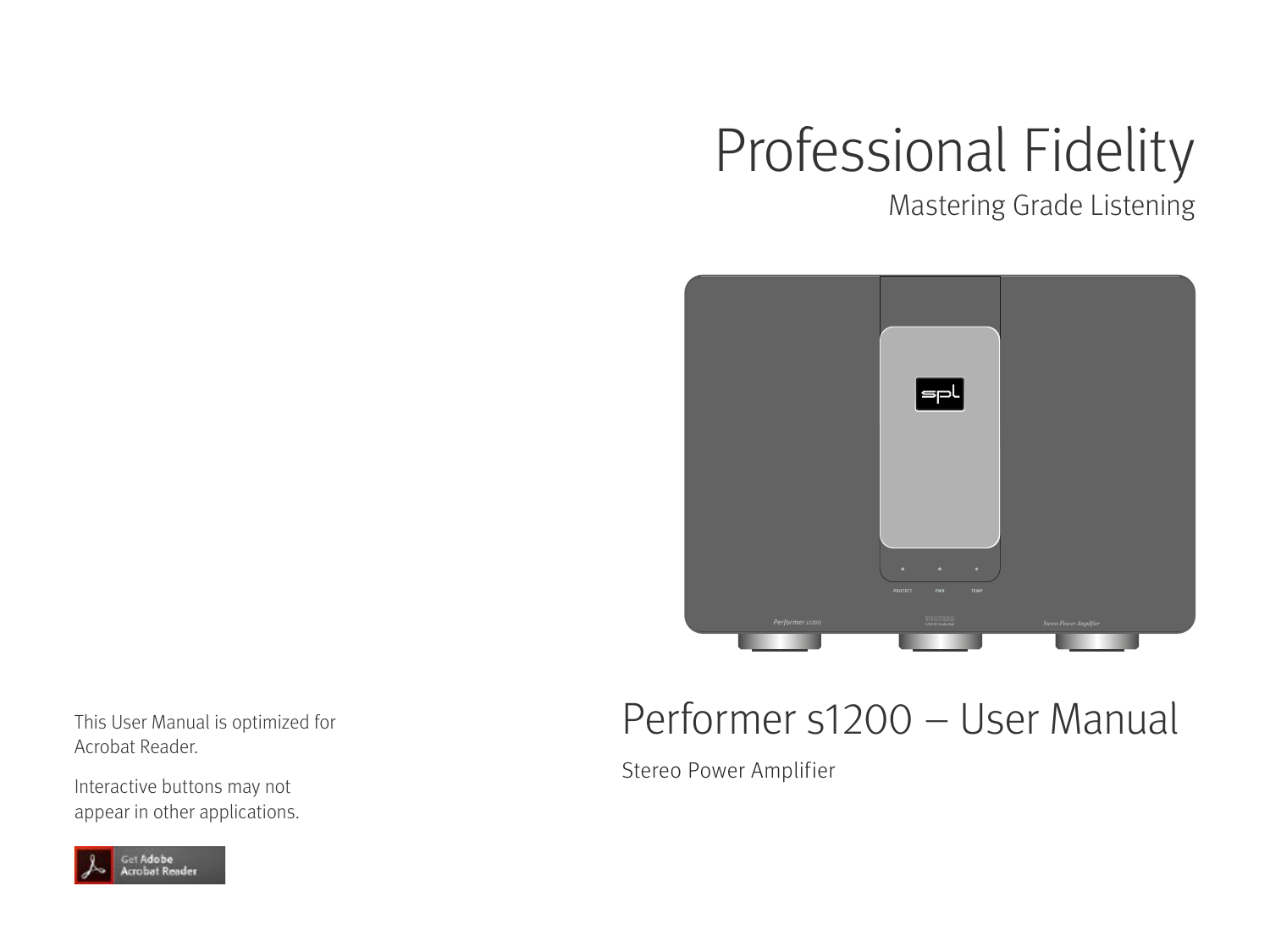### Welcome

and thank you for choosing the Performer s1200.

The Performer s1200 is the big brother of the highly acclaimed Performer s800 and delivers 2 x 550 W into 2 ohms, 2 x 520 W into 4 ohms and 2 x 300 W into 8 ohms with ease.

VOLTAiR Technology is what we also call the SPL 120V Technology within the Professional Fidelity series. This makes the Performer s1200 an outstandig device in terms of dynamic range, signal-to-noise ratio and headroom delivering an exceptional sound experience with invincible serenity, transparency and realness.





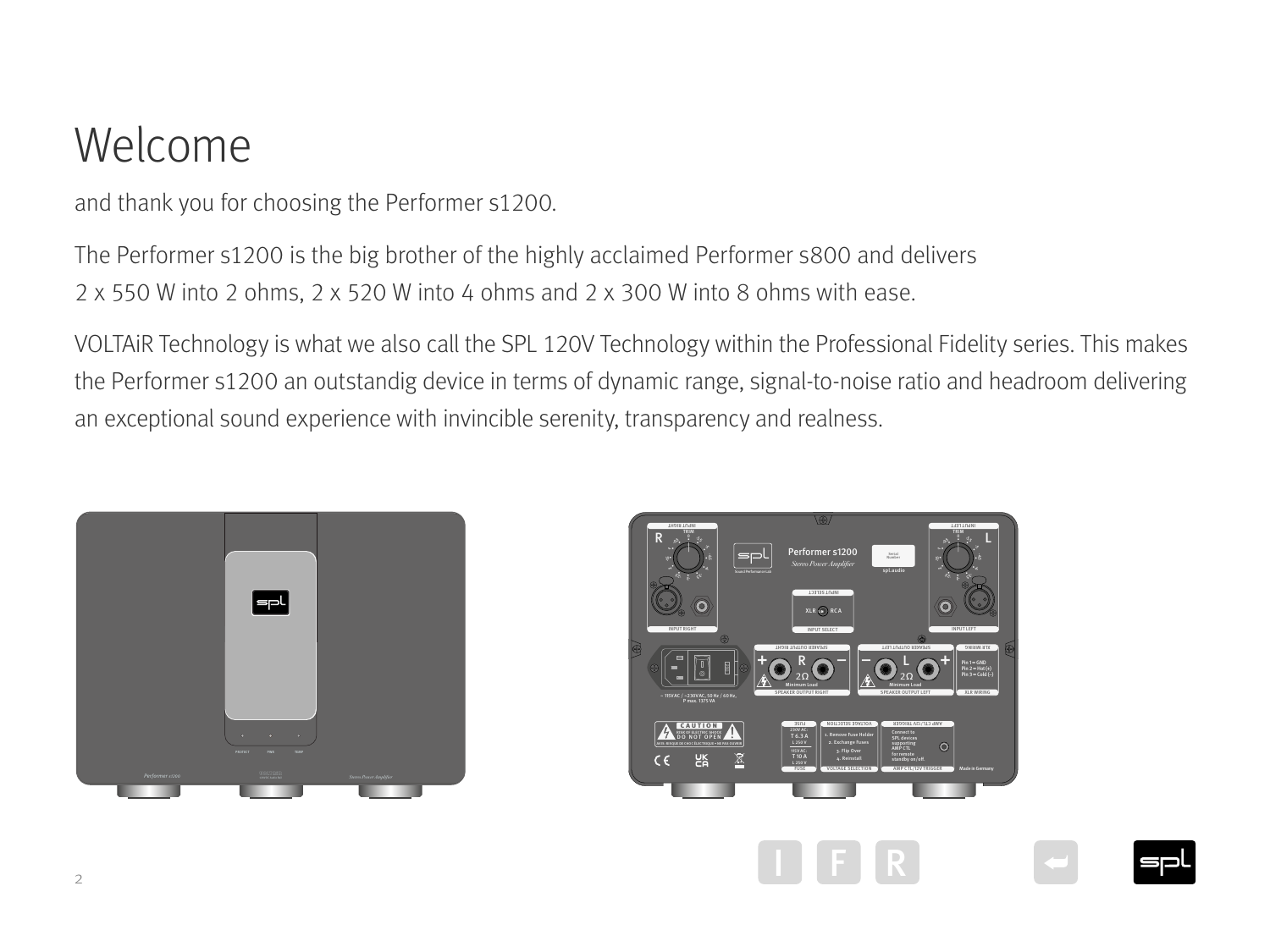### Content

| Getting started                       | 4  |
|---------------------------------------|----|
| Front view                            | 5  |
| Rear view                             | 6  |
| VOLTAIR - 120V Technology             | 7  |
| Comparisons                           | 8  |
| Ornamental inlays                     | 10 |
| Inputs                                | 11 |
| Input select                          | 12 |
| Gain Trim                             | 12 |
| Speaker outputs                       | 13 |
| <b>Protection circuits</b>            | 14 |
| <b>DC Protection</b>                  | 14 |
| Overheating protection circuit        | 15 |
| AMP CTL (Standby / Amplifier Control) | 16 |
| Power LED                             | 16 |

4

5

6

7

8

| Specifications               | 17 |
|------------------------------|----|
| Line Input & Line Output     | 17 |
| Speaker output               | 17 |
| Output power (Sine at 1kHz)  | 17 |
| Output voltage               | 18 |
| Output impedance             | 18 |
| Damping factor               | 18 |
| Frequency response           | 18 |
| Signal-to-noise ratio        | 19 |
| Gain                         | 19 |
| Total harmonic distortion    | 19 |
| Internal Voltage             | 20 |
| Power supply                 | 20 |
| Dimensions (incl. feet)      | 20 |
| Weight                       | 20 |
| <b>Important Notes</b>       | 21 |
| Declaration of CE Conformity | 21 |
|                              |    |
|                              |    |
|                              |    |





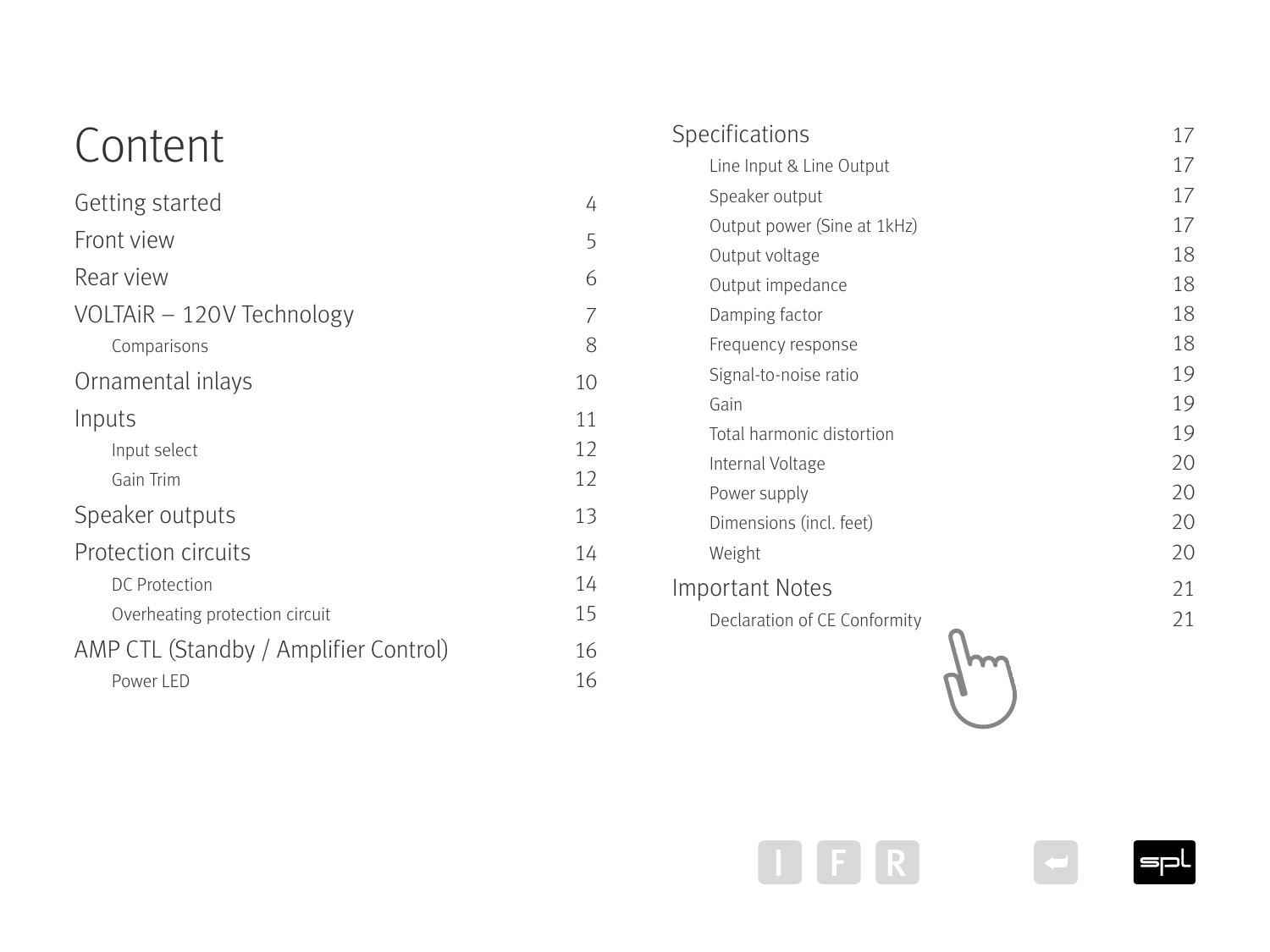### <span id="page-3-0"></span>Getting started

Read thoroughly and follow the instructions as well as the security advices of the Quickstart which is enclosed in the scope of delivery! You can also download the Quickstart [here](https://spl.audio/en/spl-produkt/performer-s1200).



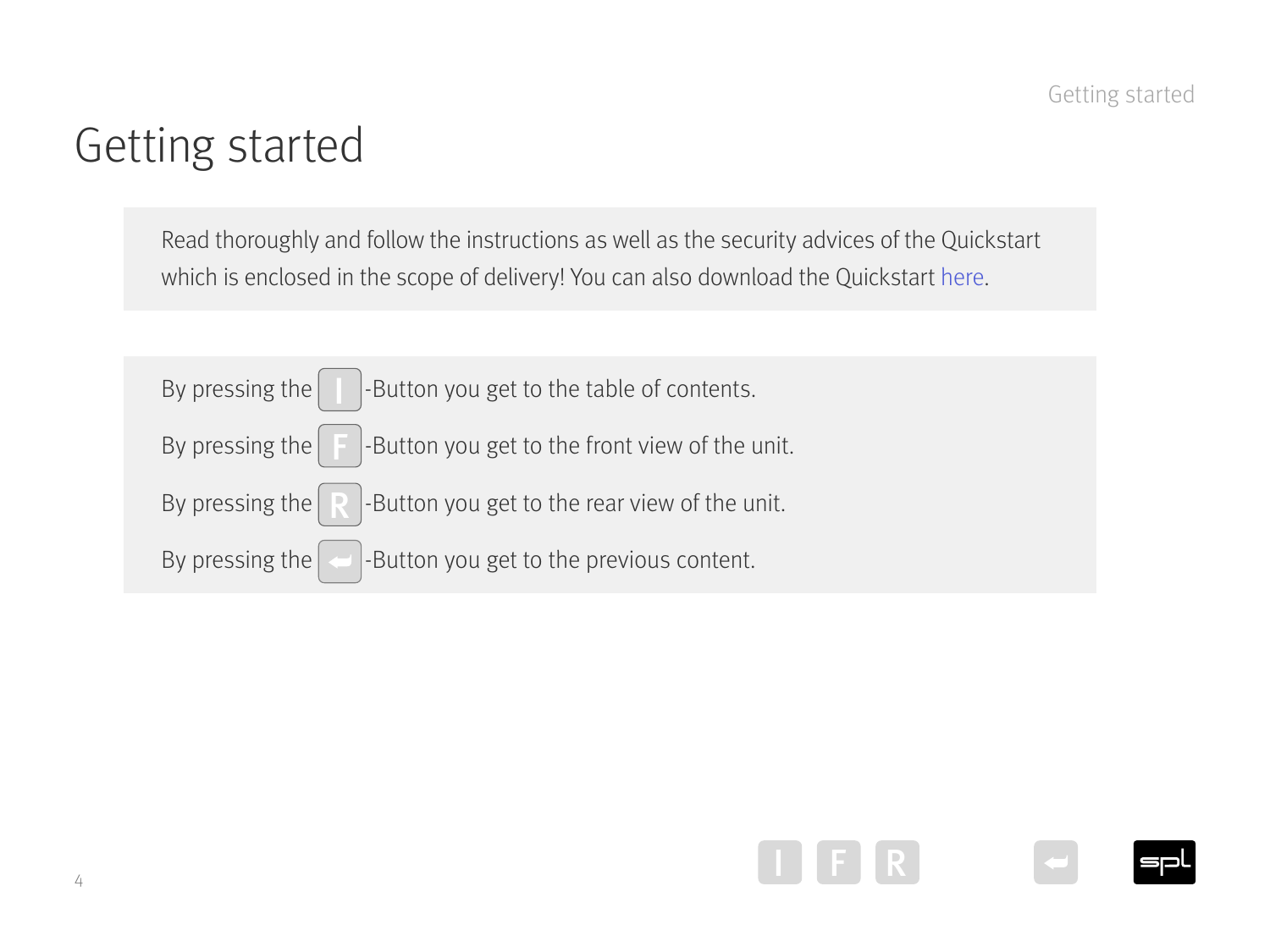Front view

**I**spl

### <span id="page-4-1"></span><span id="page-4-0"></span>Front view



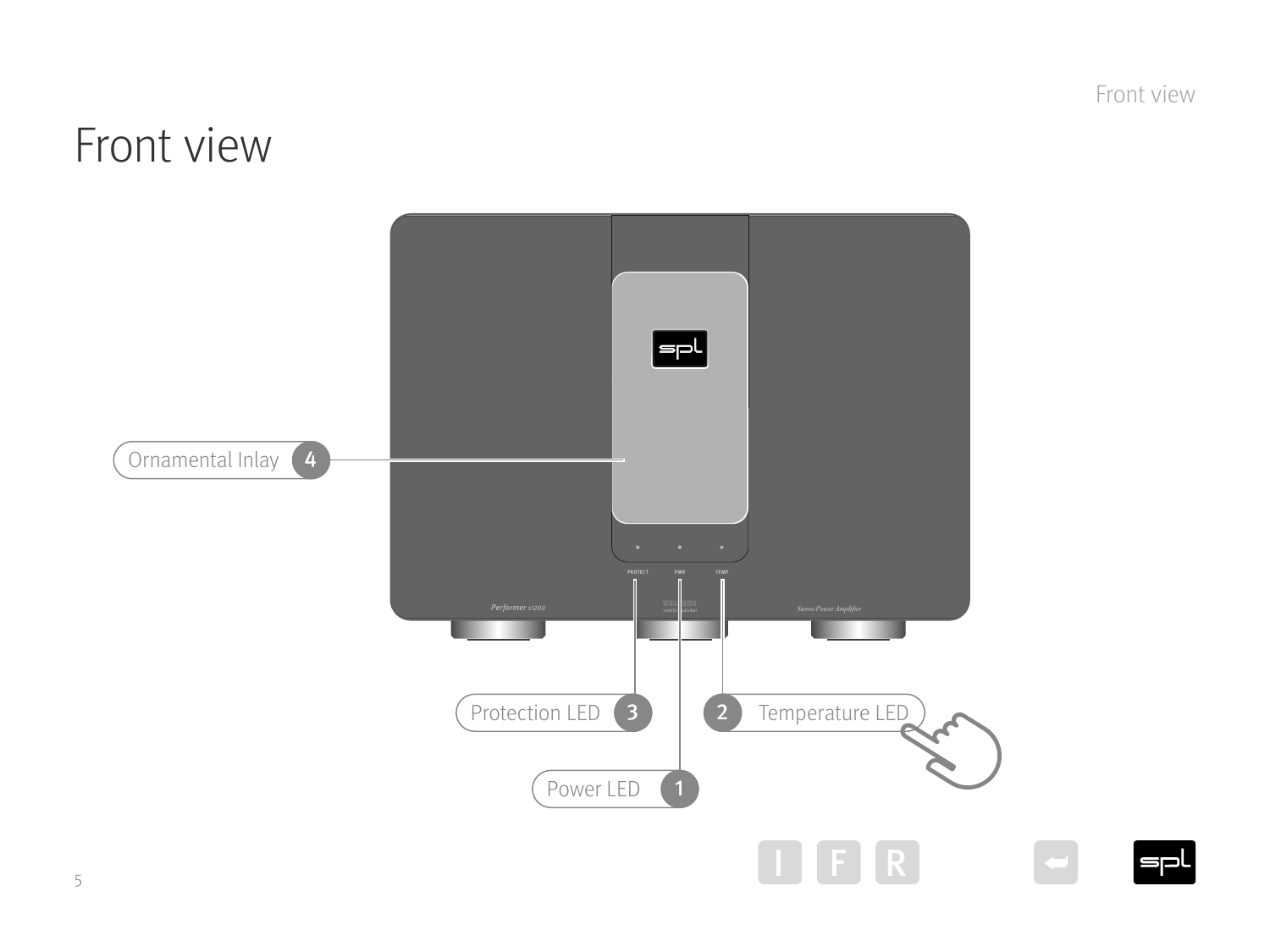Rear view

### <span id="page-5-1"></span><span id="page-5-0"></span>Rear view

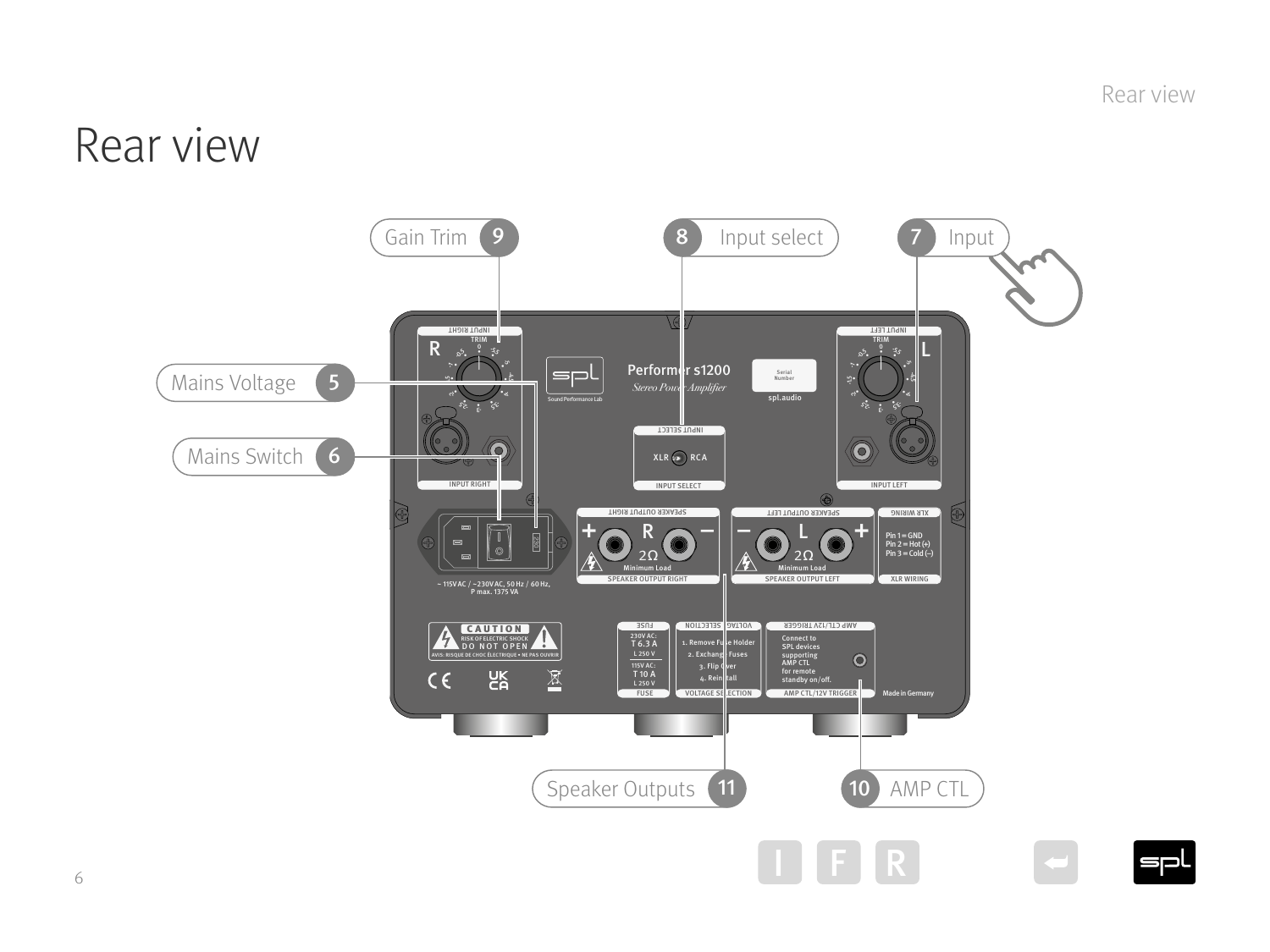### <span id="page-6-0"></span>VOLTAiR – 120V Technology

VOLTAiR is the synonym for our 120V Technology within the Professional Fidelity series. The audio signals are processed with an unequalled +/-60V DC, which corresponds to twice that of discrete operational amplifiers and fourtimes that of semiconductor operational amplifiers.

VOLTAiR Technology reaches outstanding technical and sonic performances. Technically especially in terms of dynamic range and headroom and sonically especially in reproducing the finest details and delivering a totally relaxed sounding audio experience. Music sounds absolutely natural.

> SPL's 120V Technology is the internal audio processing voltage (+/- 60V DC). It is not to be confused with the external mains voltage (e.g. 115V or 230V AC).

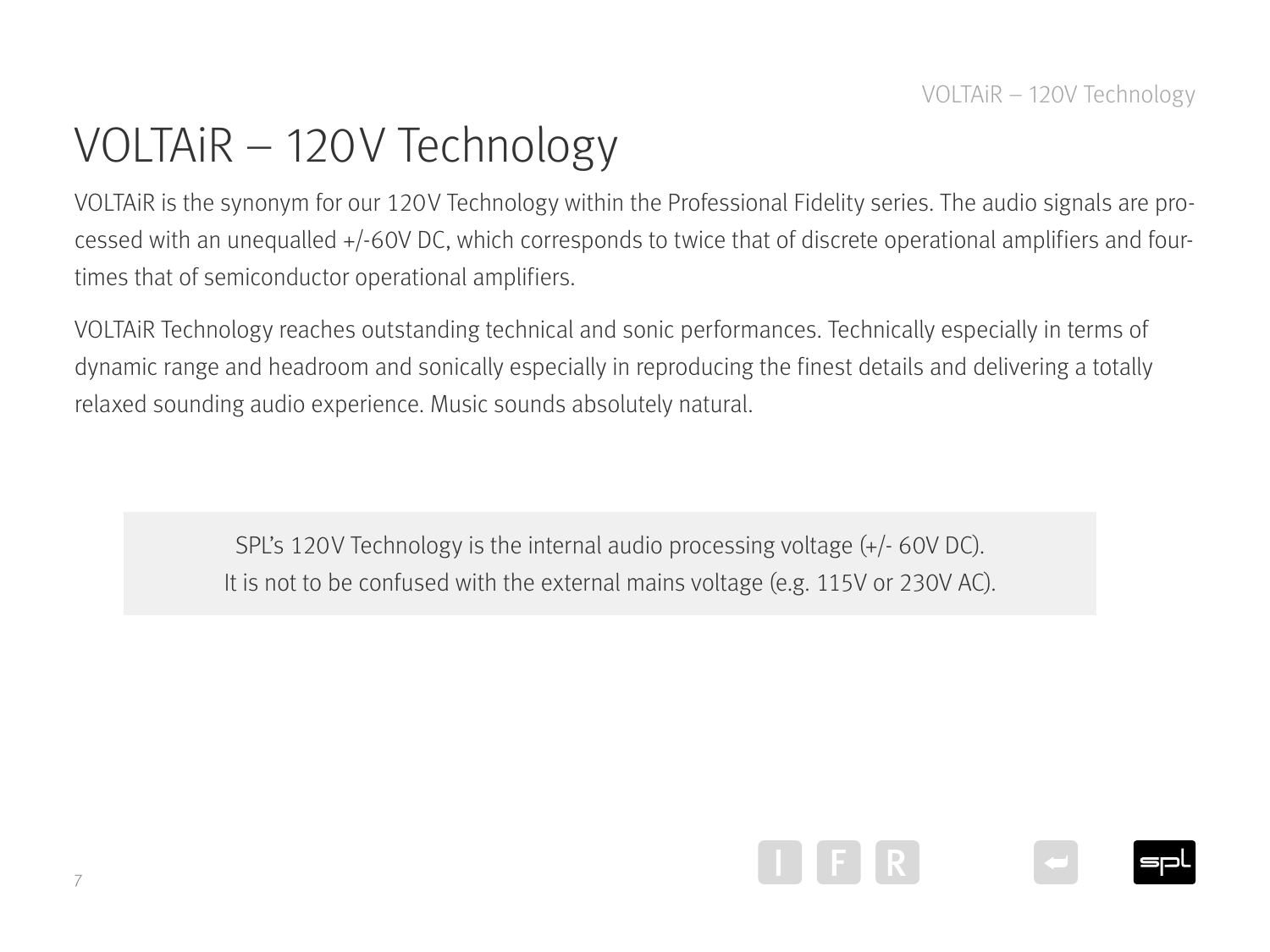#### <span id="page-7-0"></span>Comparisons

These diagrams show how our VOLTAiR Technology compares to other circuits.

The direct relation between operating level and maximum level is fundamental for the classification: the higher the operating level, the higher the maximum level a circuit can handle. And since virtually all essential acoustic and musical parameters depend on this relation, a higher operating voltage also has a positive impact on the dynamic range, distortion limit and signal-to-noise ratio.



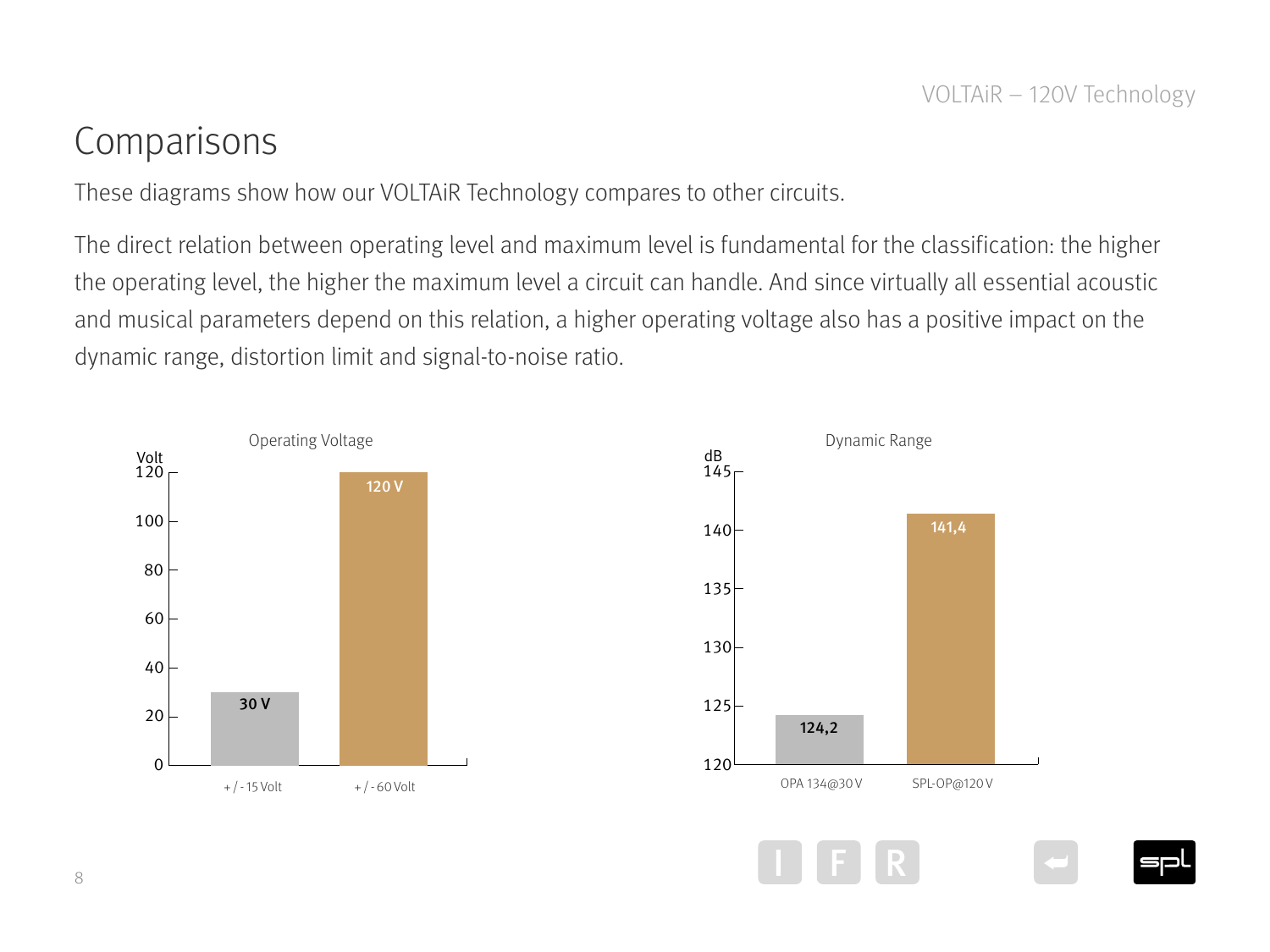Do bear in mind that dB scales do not represent linear but rather exponential increases. A 3 dB increase corresponds to doubling the acoustic power, +6 dB correspond to twice the sound pressure level, and +10 dB correspond to twice the perceived loudness.

When it comes to volume, the VOLTAiR Technology exhibits a performance, in regard to maximum level and dynamic range, that is twice that of common components and circuits given that its values are approximately 12 dB higher.

THD measurements show a difference of more than 8 dB compared to the TL071 at 30 V — in terms of sound pressure level, that corresponds to an improvement of more than 130%. The operating level most commonly used for audio equipment is +/- 15 volts.

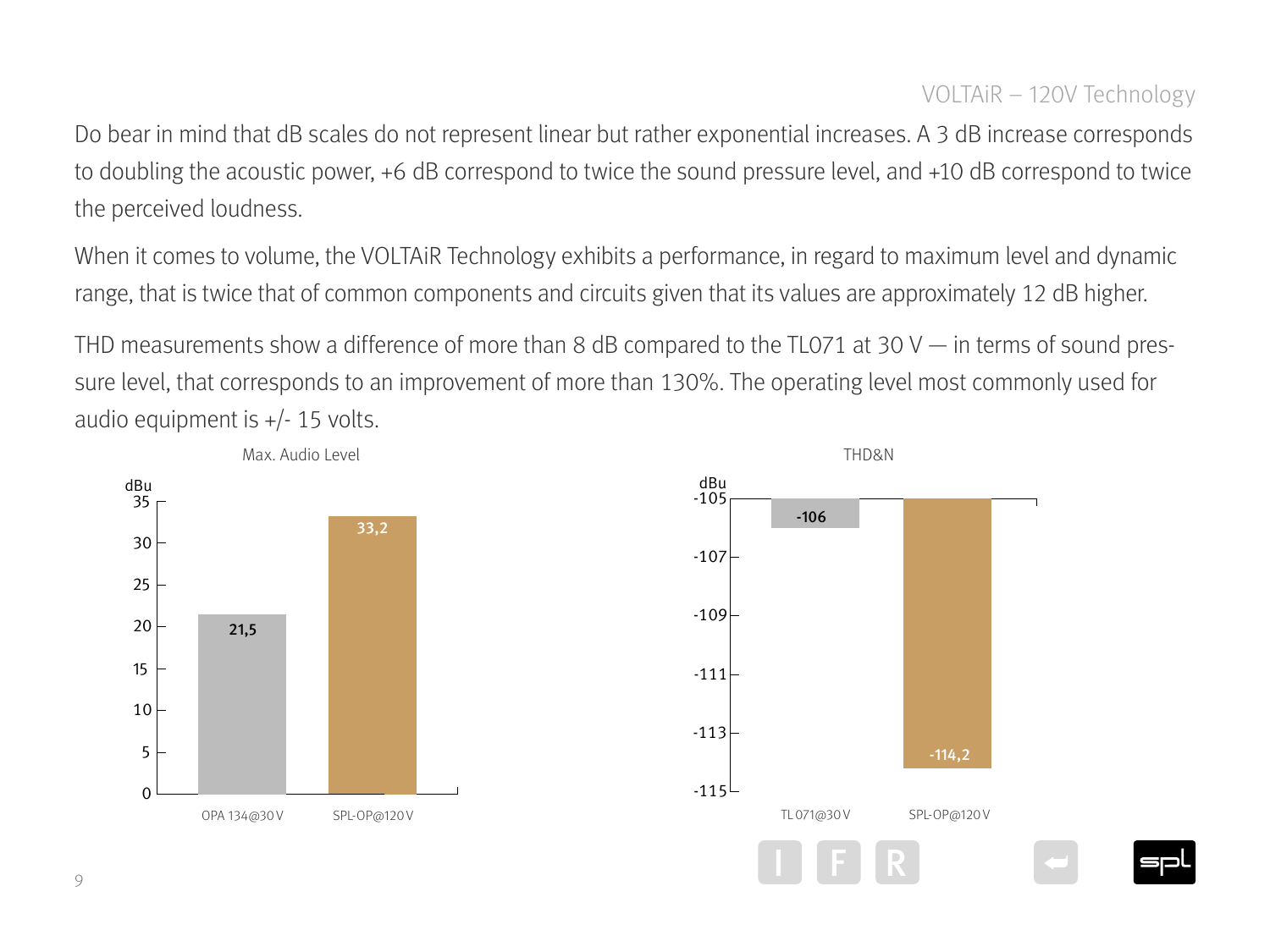### <span id="page-9-0"></span>Ornamental inlays

The Performer s1200 comes with three ornamental inlays: in black, red and silver. They can be combined with the chosen color of the main front panel. A neodymium magnet holds the ornamental inlay in place. This allows easy exchange and gives you the unique opportunity to style your power amplifier.

Possible inlay combinations with the basic color red



Possible inlay combinations with the basic color silver

| ___        |             |                   |
|------------|-------------|-------------------|
|            |             |                   |
| $-100$<br> | $+104$<br>- | <b>*11.2</b><br>- |

Possible inlay combinations with the basic color black





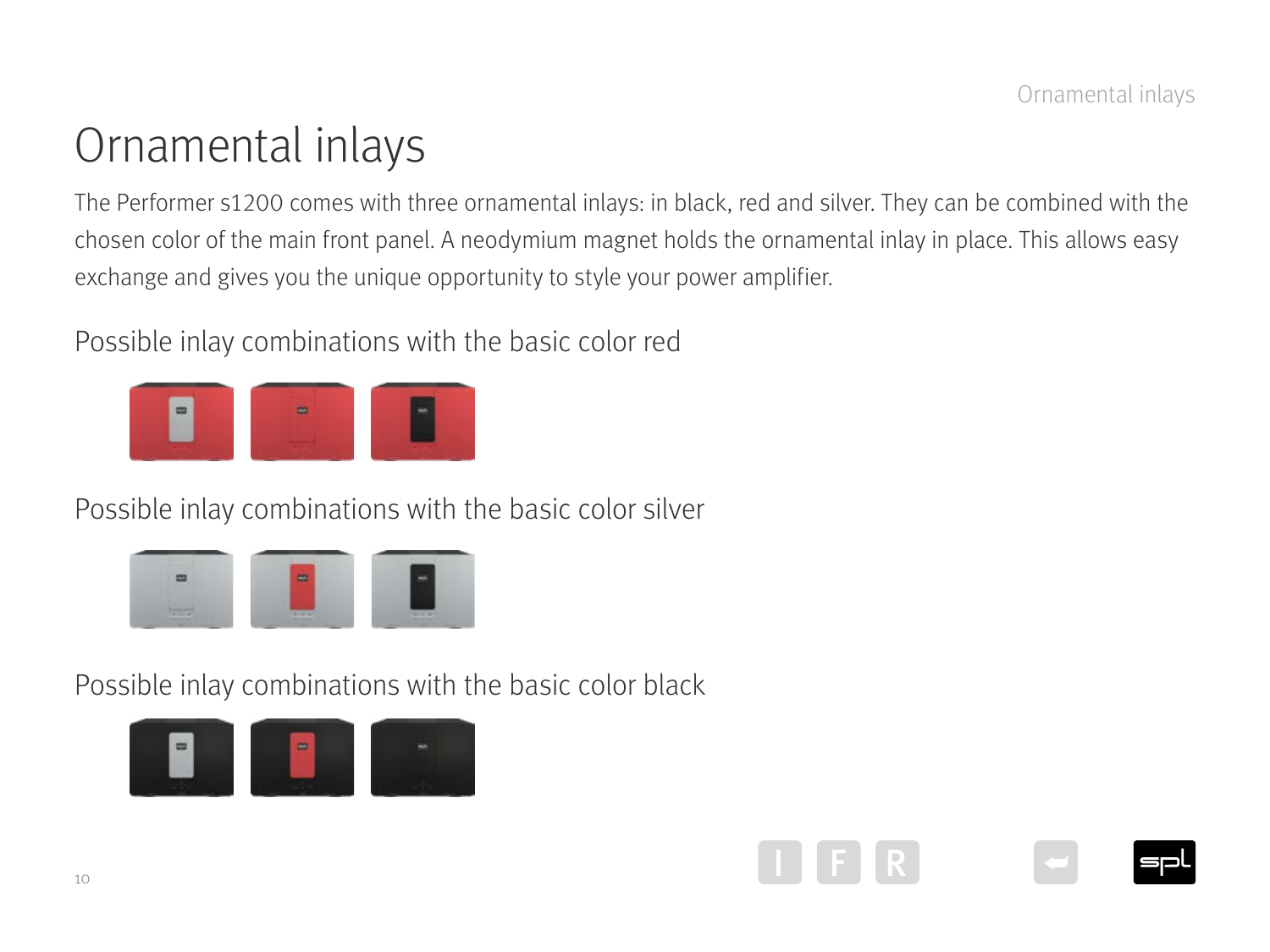### <span id="page-10-0"></span>Inputs • • • puts

The Performer s1200 is equipped with XLR inputs  $(7)$  for balanced connection as well as RCA connectors for unbalanced connection to a preamp. Full output power  $(2 \times 550 \text{ W RMS}$  into 2 ohms,  $2 \times 520 \text{ W RMS}$  into 4 ohms or  $2 \times 300 \text{ W}$  into 8 ohms) is performed at +6 dBu at the input.



Inputs







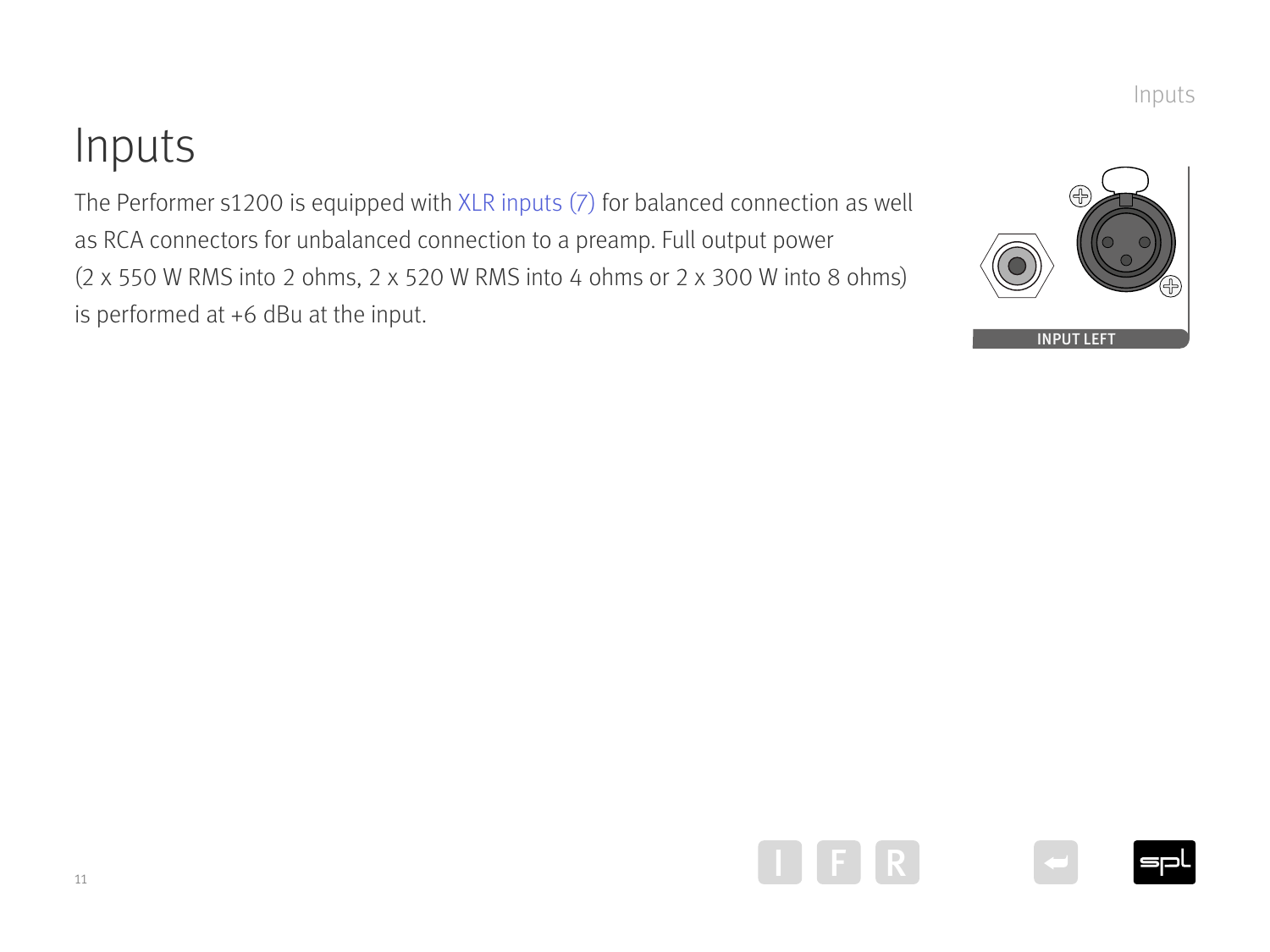#### <span id="page-11-0"></span>Input select

With the Inpu[t Select switch \(8\)](#page-5-1) you can switch the input source between XLR or RCA. You can not use both at the same time.

#### Gain Trim

The inputs can be lowered with the [Gain TRIM switch \(9\)](#page-5-1) from 0 dB to -5.5 dB in 0.5 dB steps. This is helpful if you want to use multi speaker sets or speakers in a bi-wiring application. It allows to level speakers with different efficiency to equal loudness. • buts can be lowered with the Gain TRIM switch (9) from 0 dB to -5.5 dB in 0.5 dB  $\overline{6}$  fome S<br>/S  $\overline{a}$ 3- Carribe town<br>3- is helpful if<br>ws to level s

•• -5.5 • • • • • •  $\begin{bmatrix} \cdot \end{bmatrix}$ •0 -5 4آل  $\prec$ 3- 5. 3- 2- 5. 2- 1- 5. -1 -0.5  $\frac{1}{2}$  TRIM<br> $\frac{0}{2}$   $\frac{1}{2}$   $\frac{1}{2}$  $\mathcal{L}$  $M_{\rm max}$ 







INPUT SELECT

XLR D RCA

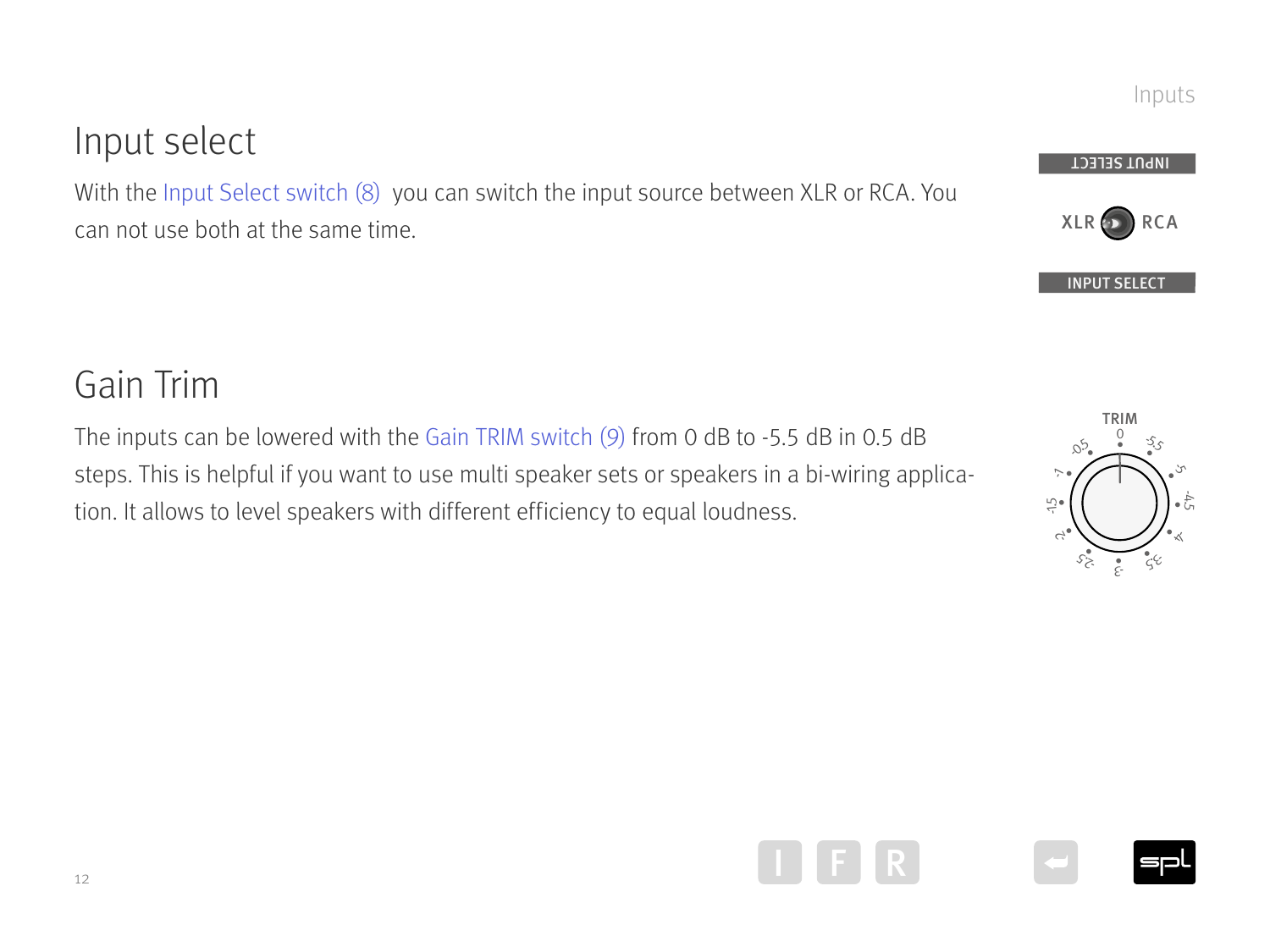Speaker outputs

### <span id="page-12-0"></span>Speaker outputs

You can connect 2, 4 or 8 ohms loudspeakers to the [Speaker outputs \(11\).](#page-5-1)

You can either use the ø4 mm cable hole (screwable) or the banana plugs of the gold-plated loudspeaker binding posts.



Make sure that you do not mix up the polarity of the speaker connections and that the power amplifier is switched off when you connect speaker cables.





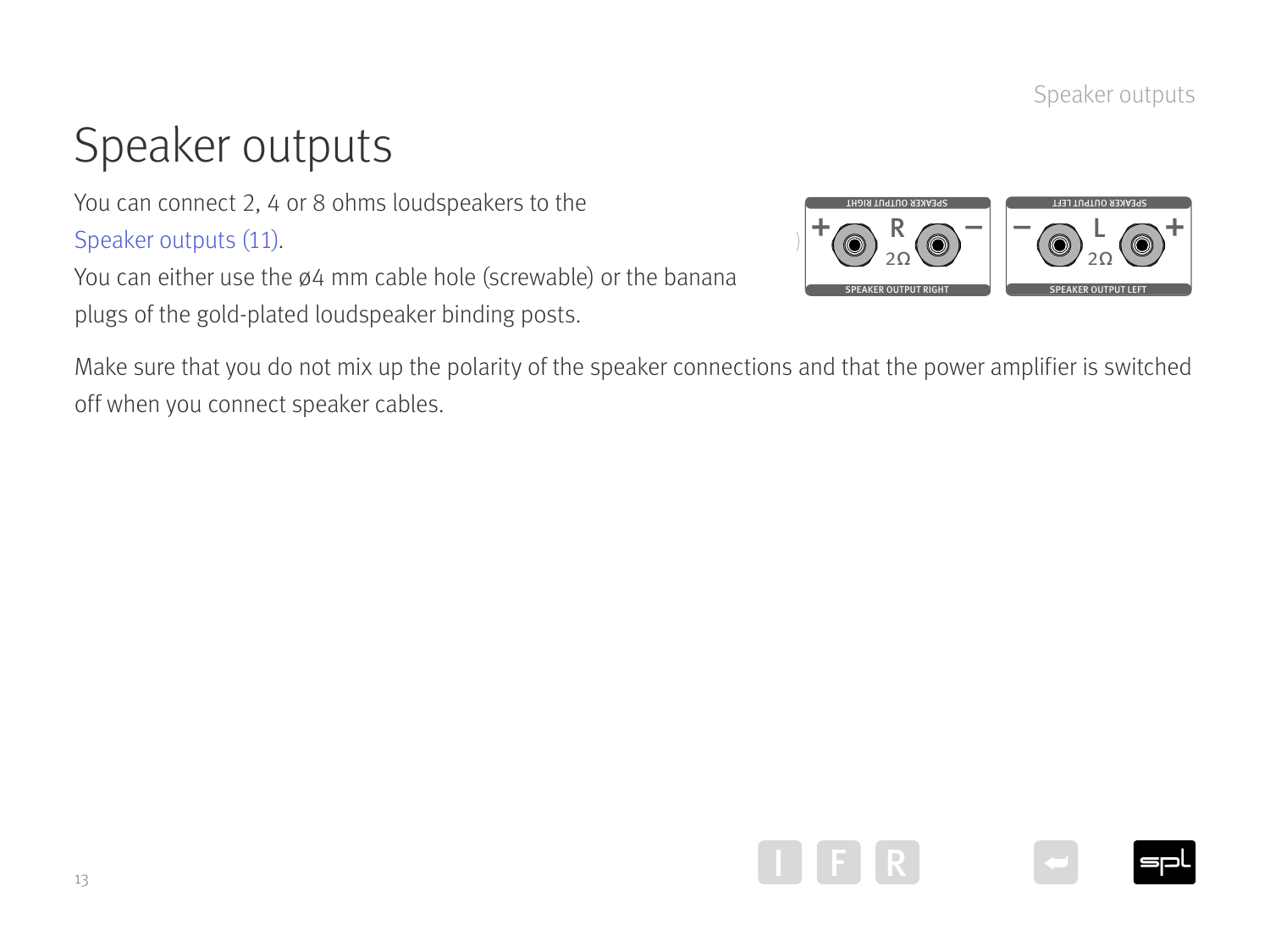### <span id="page-13-0"></span>Protection circuits

The Performer s1200 has protection circuits against DC (direct current) voltage at the output and against overheating.

#### DC Protection

If DC is detected at one of the outputs, the Performer s1200 automatically switches off. DC voltage can be an indication for a defective power stage. The [ProtectLED \(3\)](#page-4-1) on the front indicates that the protection circuit is activated and the power stage has been switched off.

The Performer s1200 does not automatically switch on again. It needs to be switched off manually with the [Mains](#page-5-1)  [switch \(6\)](#page-5-1). Wait at least one minute before switching the Performer s1200 on again.

If the Performer s1200 repetitively switches off due to a DC detection please contact your dealer.

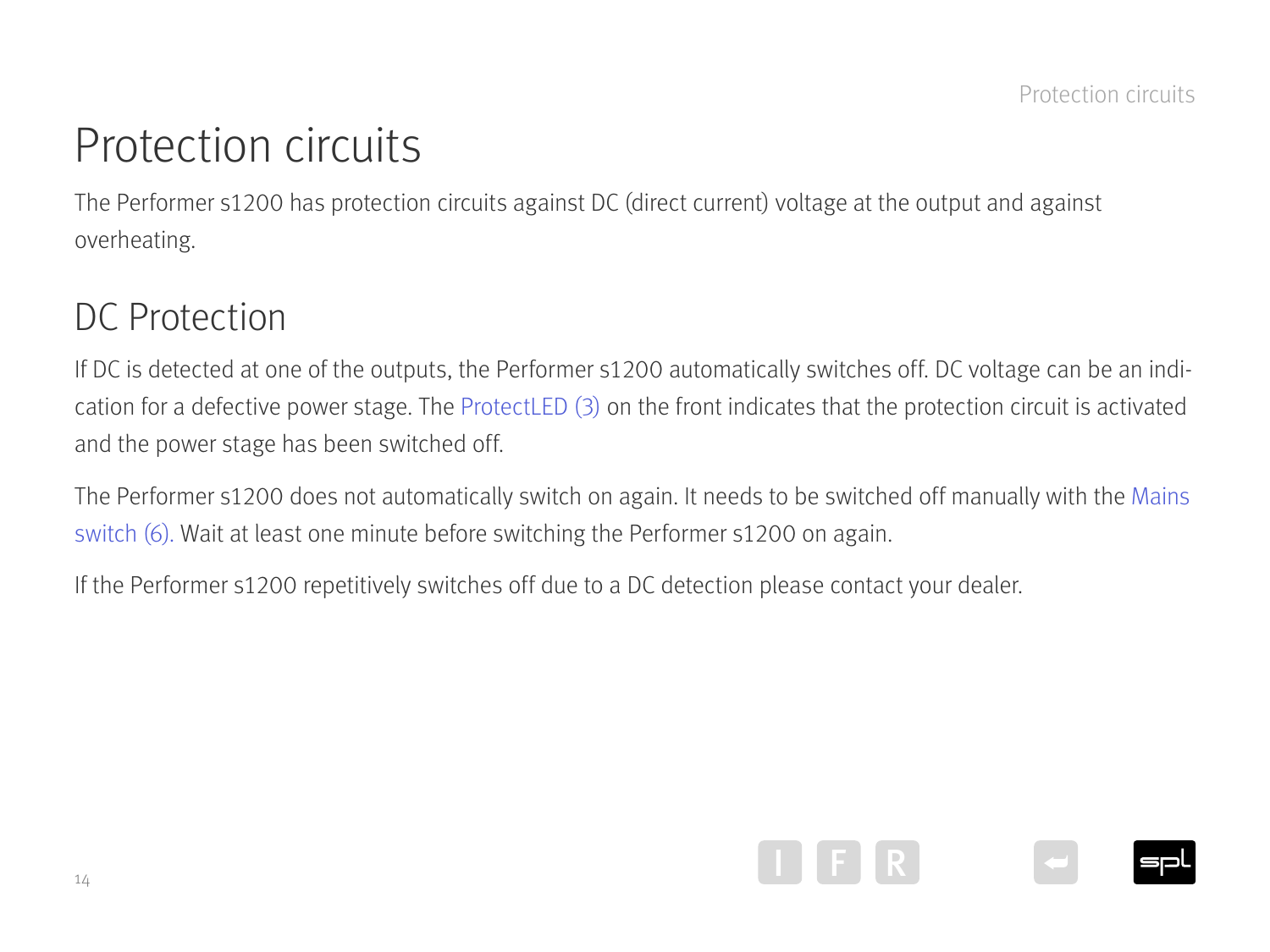#### <span id="page-14-0"></span>Overheating protection circuit

The Performer s1200 is actively cooled with six temperature controlled fans that usually do nothing at all, because 90 % of the heat is passively dissipated via massive heat sinks. Should it nevertheless become really loud for a really long time, the processor-controlled fans remain virtually inaudible at only 19 dB (A).

In the unlikely event of overheating the Performer s1200 will switch off at about 70° C at the heat sink and the [Temp LED \(2\)](#page-4-1) on the front indicates the overheating.

After the temperature has fallen below 55° C, the amplifier automatically switches on again.





15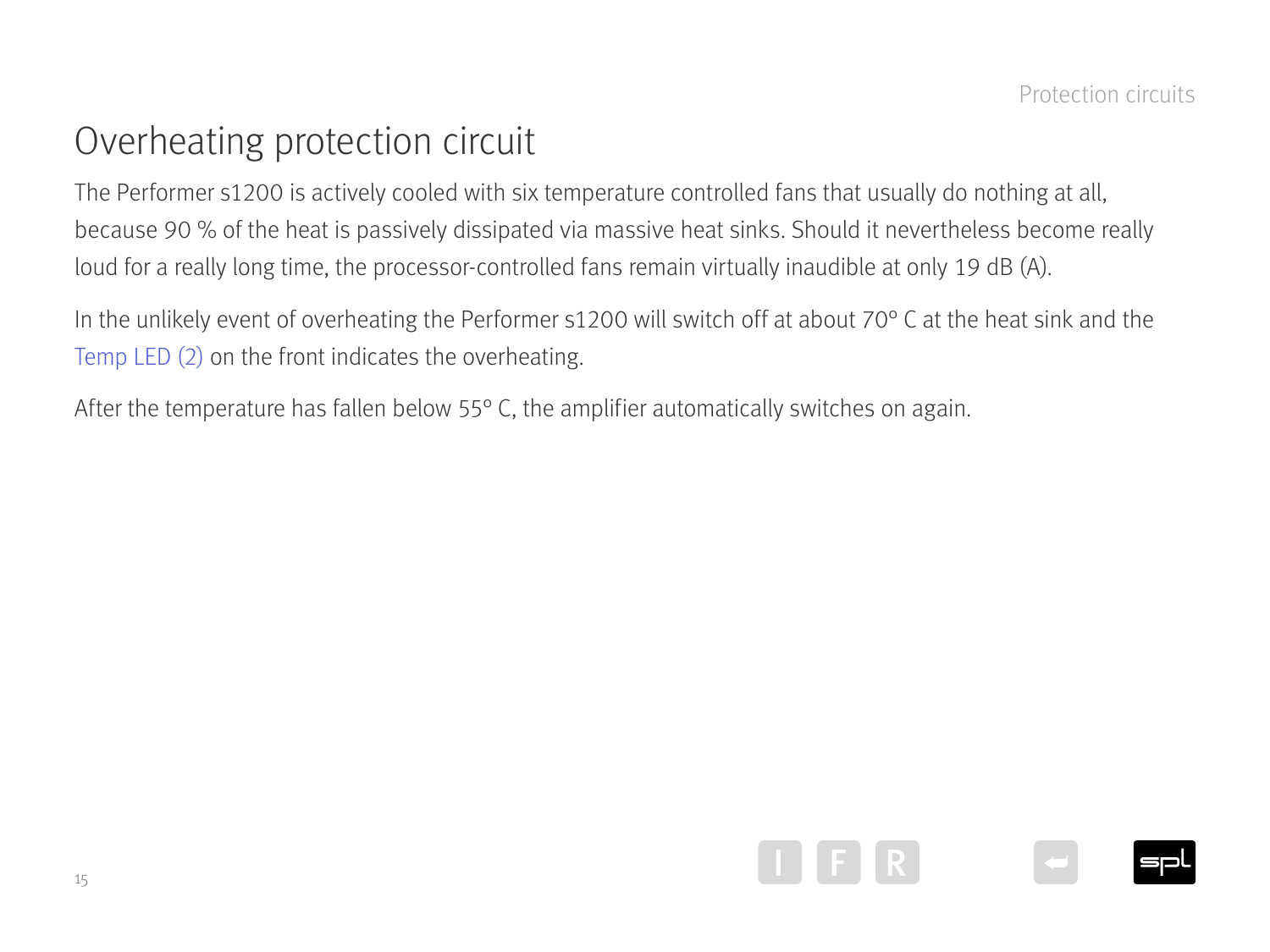#### AMP CTL (Standby / Amplifier Control) 2ώ 2ώ 2ώ 2ώ 2ώ 2ώ 2ώ 2ώ 2ώ 2ώ 2ώ 2ώ<br>2ώ 2ώ 2ώ 2ώ 2ώ 2ώ 2ώ 2ώ 2ώ 2ώ 2ώ 2ώ 2ώ

## <span id="page-15-0"></span>AMP CTL (Standby / Amplifier Control)

If you own an SPL device supporting AMP CTL output(s) you can trigger standby and operation. Therefore connect the AMP CTL output of the SPL device with a mono mini jack cable to the [AMP CTL \(10\)](#page-5-1) of the Performer s1200.

You may also use other 12V trigger controller. The Performer s1200 is in operation mode when a switching voltage of 12 Volt DC is applied to the AMP CTL input. As soon as the 12 Volt DC is removed, the Performer s1200 switches back to standby mode.

Use a mono mini jack cable where the tip is plus and the sleeve is minus.



#### Power LED

In standby the Power LED is dimly lit.

If the Performer s1200 is in operation, the Power LED lights up brightly.

If the Performer s1200 is off, e.g. the mains switch is off, the Power LED is off.





I J F R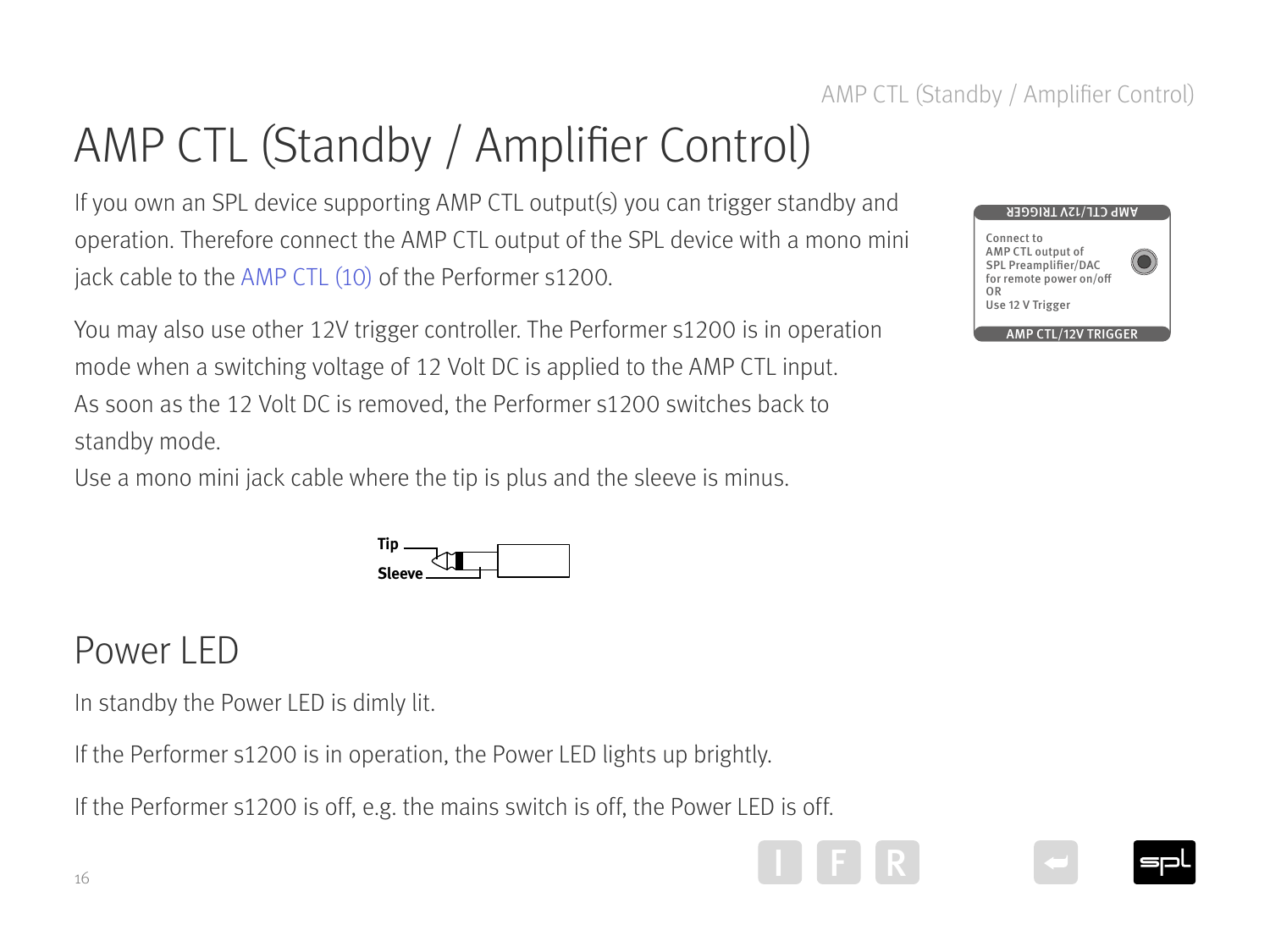### <span id="page-16-0"></span>Specifications

#### Line Input & Line Output

- Neutrik XLR, balanced, Pin  $2 = (+)$
- Input impedance: 20 kOhms
- Input trimming: 0 dB to -5.5 dB in 0.5 dB steps
- Input sensitivity: +12.5 dBu

#### Speaker output

• 2 pairs gold-plated binding posts with ø4 mm cable hole (screwable) and banana plug; fully encapsulated

### Output power (Sine at 1kHz)

- $\bullet$  2 x 550 W into 2 Ohm
- $\bullet$  2 x 520 W into 4 Ohm
- 2 x 300 W into 8 Ohm

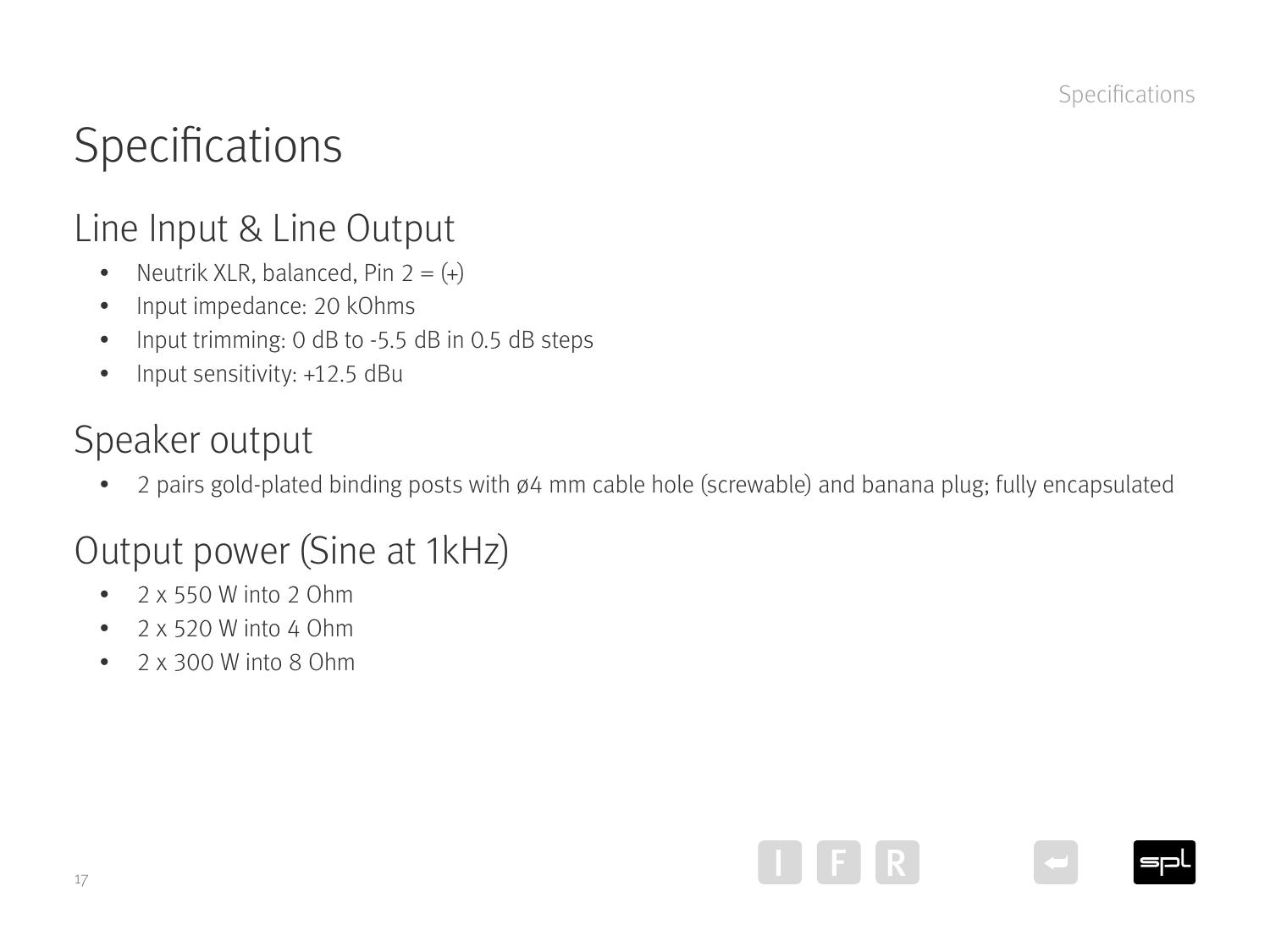### <span id="page-17-0"></span>Output voltage

- 160 V Peak-to-Peak
- 54.6 V RMS

### Output impedance

• < 0.031 Ohm, 20 Hz to 20 kHz

### Damping factor

• > 290 at 1 kHz and 8 ohms

#### Frequency response

• 10 Hz to 80 kHz





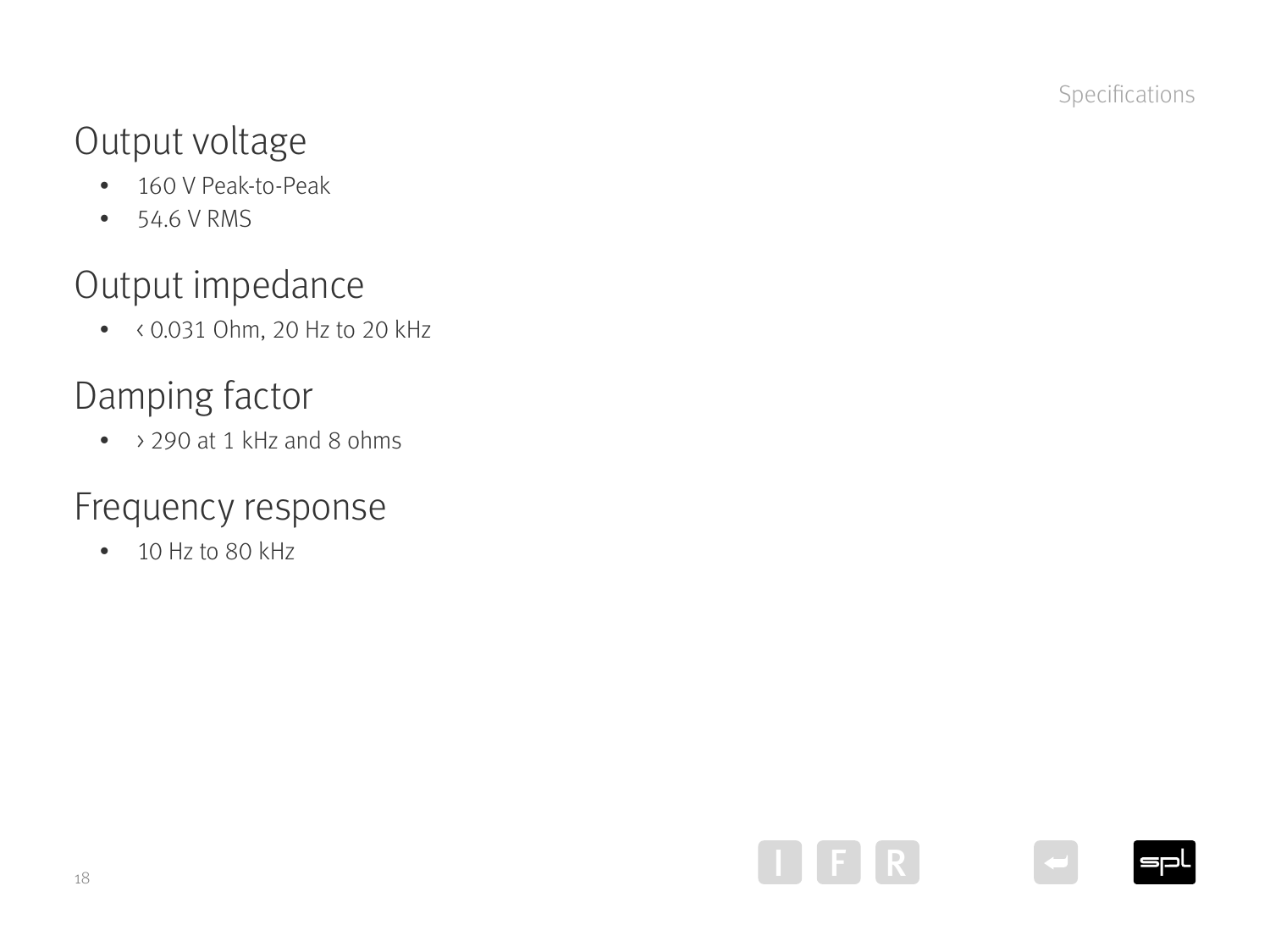### <span id="page-18-0"></span>Signal-to-noise ratio

- > 118 dB (wide-band, unweighted, referred to full power output)
- > 123 dB (A-weighted)

### Gain

• 26 dB

### Total harmonic distortion

- < 0.04% at 1 kHz, at 300 W, 8 ohms
- $\bullet$  < 0.09% at 1 kHz, at 520 W, 4 ohms
- $\bullet$  < 0.09% at 1 kHz, at 550 W, 2 ohms





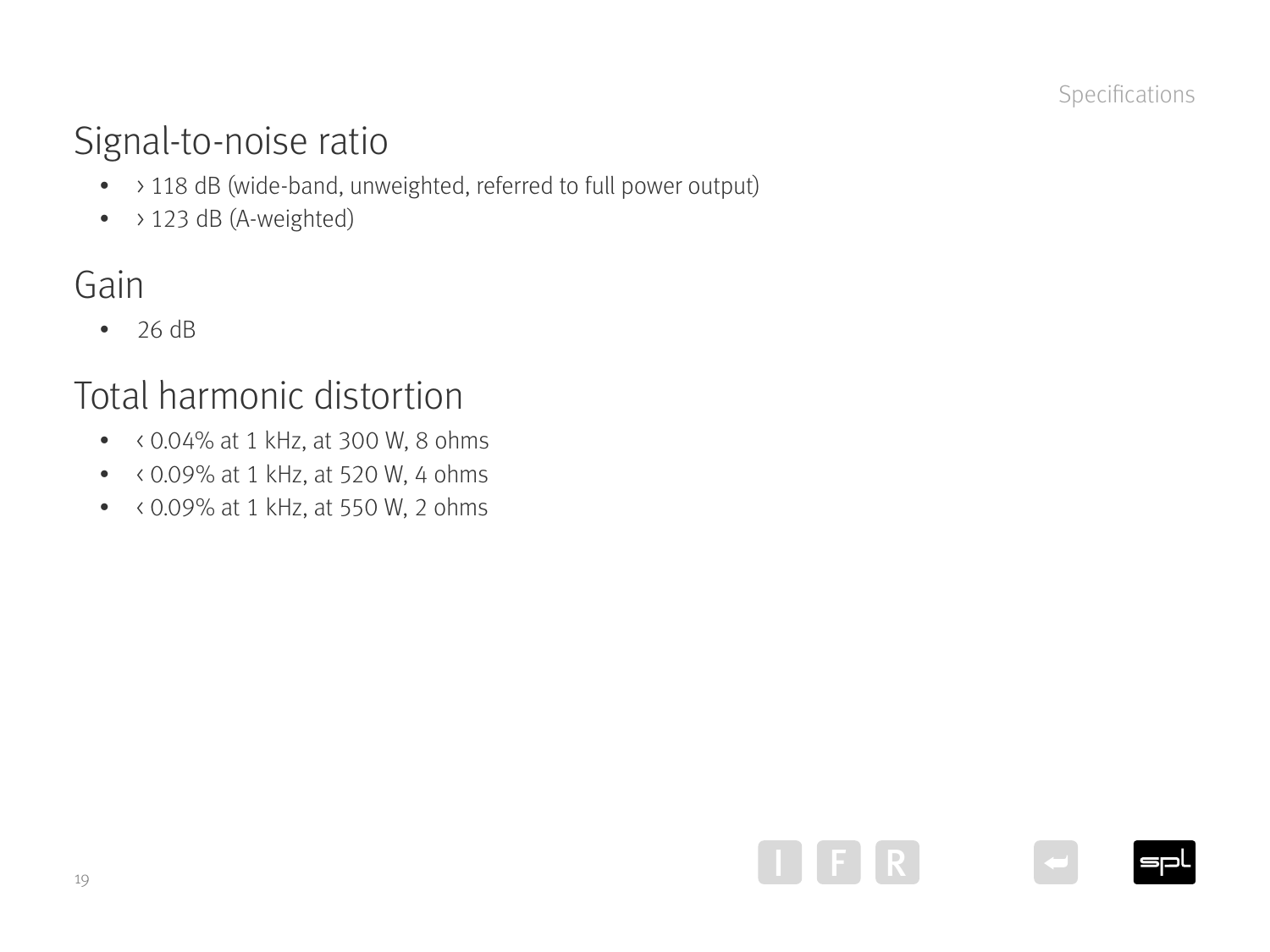### <span id="page-19-0"></span>Internal Voltage

 $\bullet +/- 60V$ 

### Power supply

- Mains voltage: 230 V AC / 50 Hz; 115 V AC / 60 Hz
- Fuses: 230 V: T 6.3 A; 115 V: T 10 A
- Power consumption: max 1440 VA
- Standby power consumption: 0.3 W

### Dimensions (incl. feet)

• (WxHxD) 10.94 x 8.07 x 14.76 in (278 x 205 x 375 mm)

### Weight

- 55.3 lbs (25.1 kg), unit only
- 64.2 lbs (29.1 kg), shipping